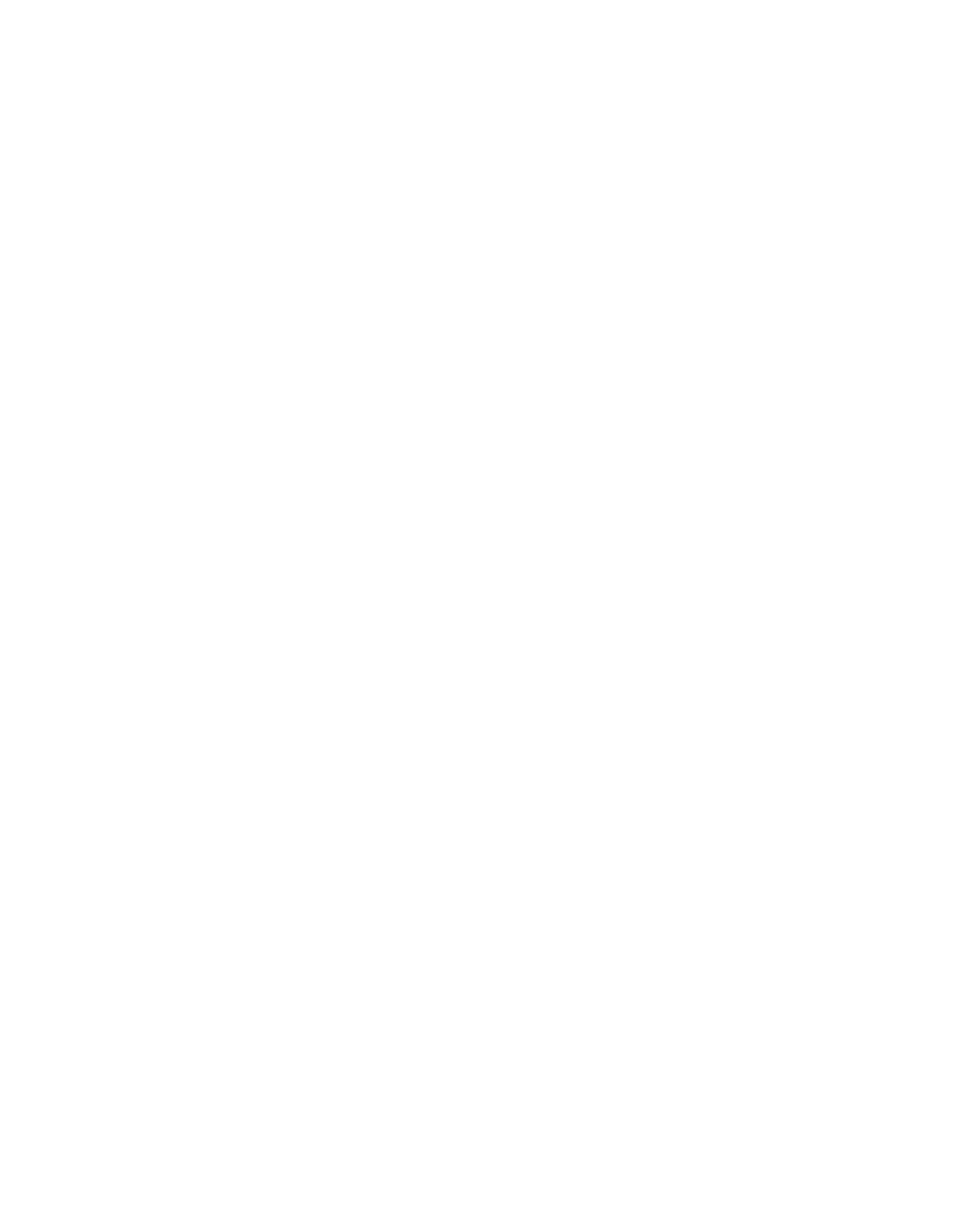## **Utilities**

## **Policies**

**POLICY S-RV-19.** Encourage the combination of utility and transportation rights-ofway in common corridors and coordinate utility construction with planned street and bike lane improvements which could result in a more efficient allocation of funds.

**POLICY S-RV-20.** Use common corridors for new utilities if needed.

*Discussion: If new power lines are needed in the Subarea, they should be developed in areas that already contain power lines, rather than causing visual impacts in new areas.*

**POLICY S-RV-21.** Improve the appearance of public streets and power line rightsof-way.

**POLICY S-RV-22.** Encourage the undergrounding of utility distribution lines.

## **Community Design**

## **Policies**

**POLICY S-RV-23.** Apply design review in the Office Limited Business area that promotes pedestrian-friendly design, ensure quality and a sense of permanence, promote environmental sustainability, and create a distinct sense of place.

**POLICY S- RV-24.** Reinforce a sense of place that reflects the area's location on the Mountains to Sound Greenway and emphasizes the emerging urban character of the Eastgate I-90 corridor by encouraging building and site design that includes visibly recognizable natural features such as green walls, façade treatments, green roofs, and abundant natural landscaping.

**POLICY S- RV-25.** Promote the feeling of a city in a park through development regulations that retain wooded greenbelts to provide a green backdrop for office and industrial uses and naturally buffer less intense development.

**POLICY S-RV-26.** Disturb as little of the natural character as possible when improving streets and arterials.

*Discussion: The Lake Hills Connector is an example of using natural vegetation along the street frontage and in the median.*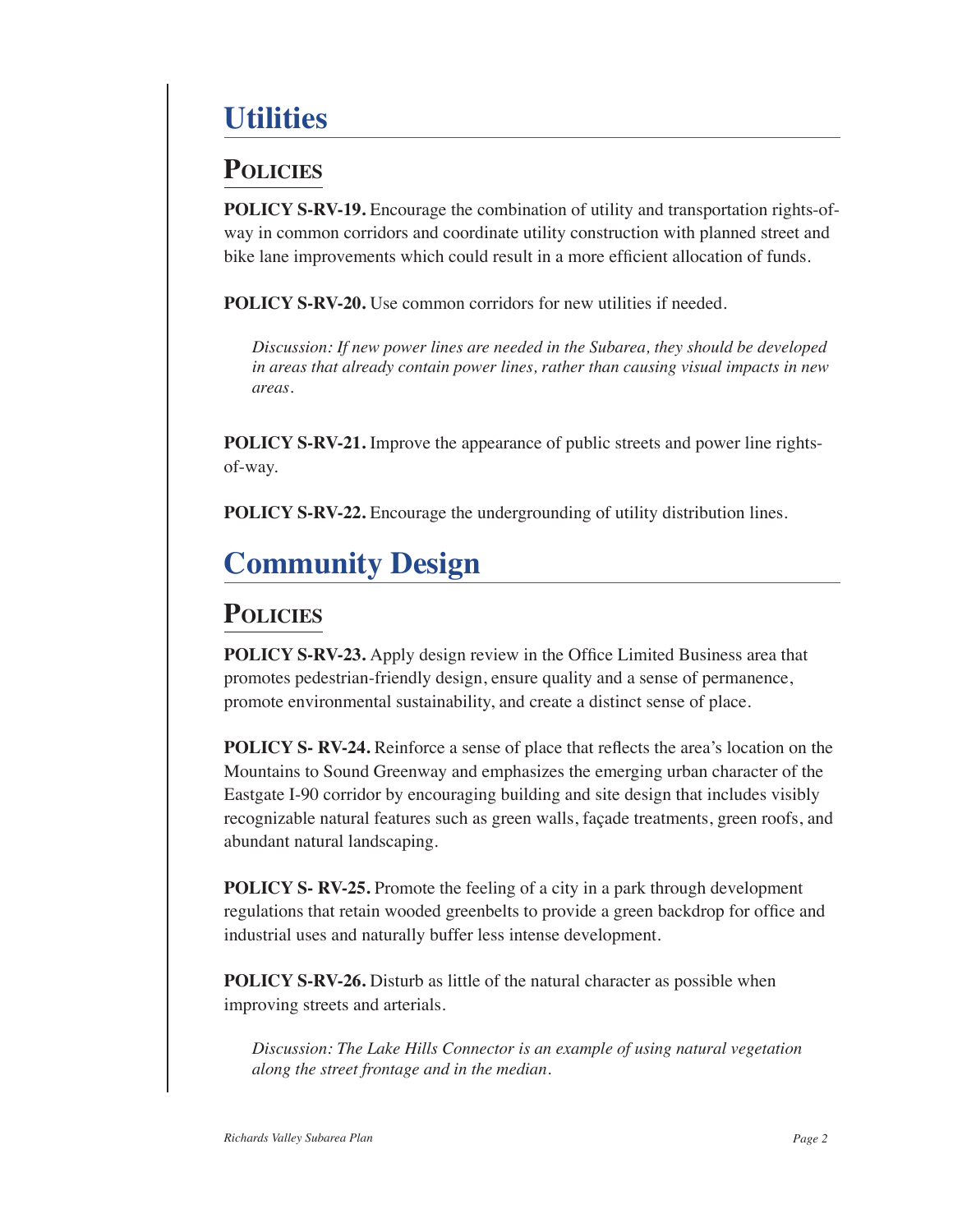**POLICY S-RV-27.** Encourage the retention and enhancement of special features such as unique open spaces, landmarks, and viewpoints.

*Discussion: In Richards Valley the stream and wetlands qualify as unique open space, the railroad trestle as a landmark and the view from Woodridge School grounds as a designated viewpoint.*

**POLICY S-RV-28.** Encourage the retention of vegetation during the clearing, grading, and construction processes to screen development from nearby residential neighborhoods.

**POLICY S-RV-29.** Require design review for areas along Richards Road in order to ensure that site and building design of commercial and multifamily uses in the valley are in character with the nearby single-family neighborhoods.

*Discussion: Commercial and multifamily development should be screened to provide a visual separation from the road. If development cannot be screened, building height, bulk, color, and roofline design should be compatible with the development allowed in the nearby single-family community. Use design review to accomplish this.*

*In addition, use the Richards Creek Sensitive Area as an amenity when designing sites.*

**POLICY S-RV-30.** Development along Richards Road should preserve and maintain the green and wooded character of the Richards Road corridor.

**POLICY S-RV-31.** New development, including single-family development, should install landscaping which provides a dense visual vegetative screen along Richards Road. The planting should be an amenity to those who travel, live, and work along Richards Road.

**POLICY S-RV-32.** Encourage the site and building design of commercial and multifamily use on Woodridge Hill to be in character with the nearby single-family neighborhood.

*Discussion: Building height, bulk, color, and roofline design should be compatible with the development allowed in the nearby single-family community. Use design review to accomplish this.*

**POLICY S-RV-33.** Develop areas designated for light industrial uses with sensitivity to the natural constraints of the sites.

**POLICY S-RV-34.** Encourage screening of rooftop machinery from view at ground level.